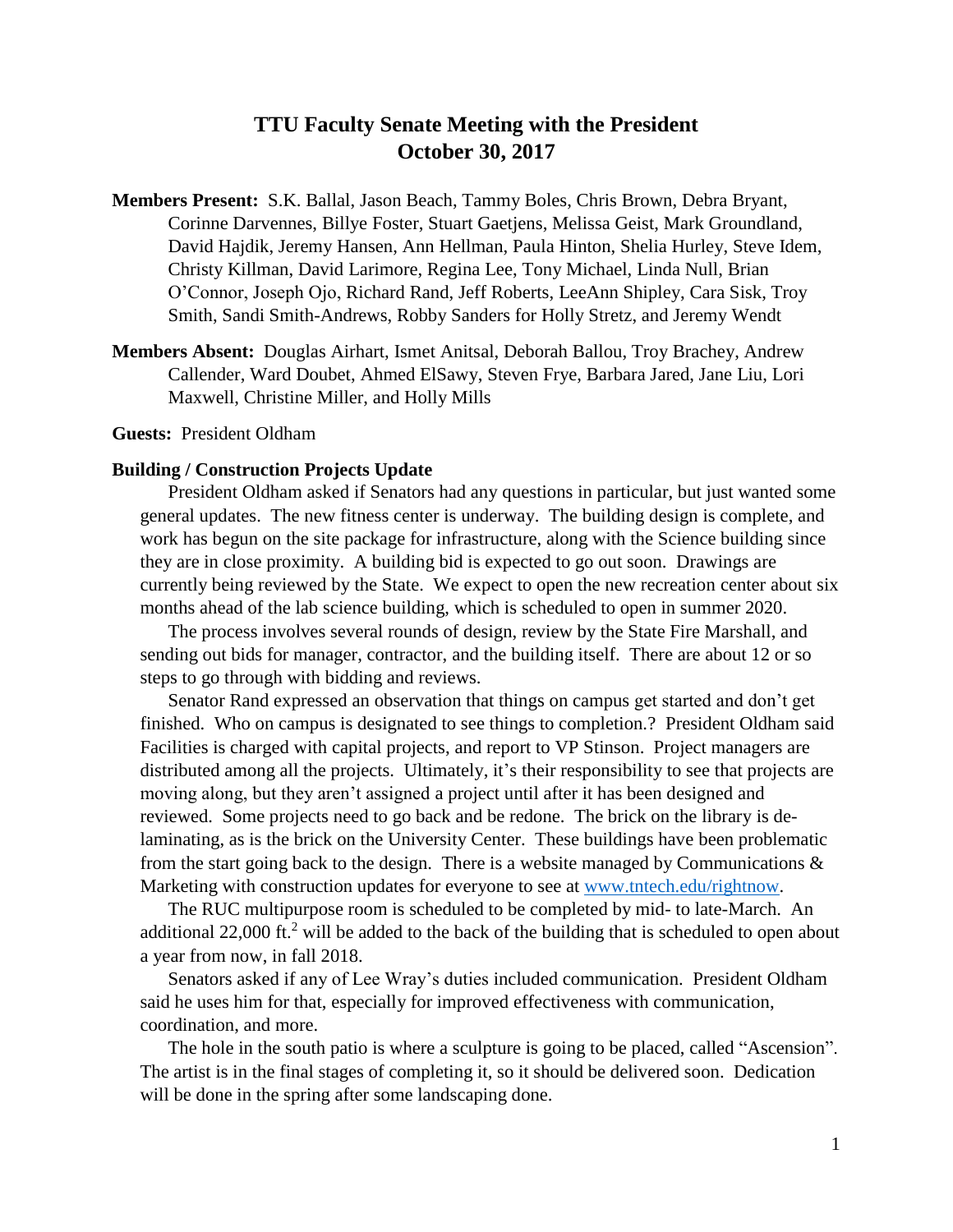President Oldham doesn't like having unnamed buildings on campus, so he has raised the question of having New Hall North and New Hall South named after former Governor Bredesen and Governor Haslam. Both governors have given a lot of attention on higher education. Some buildings were named for loyalty and service here. Building names are decided by a committee.

The science building groundbreaking is this week at 3 pm on Friday, November  $3<sup>rd</sup>$ . We are spending lots of money on roof replacements this year. We are trying to catch up on some deferred maintenance, and progressing nicely by moving as quick and as the money allows.

## **Board of Trustees**

Some ideas of how to get to know members of the TTU Board of Trustees are being discussed. The Board chair likes receptions after meetings. President Oldham said it's hard to plan for every board meeting, but we will probably have some kind of social event. Senate and Board members could be invited to a social event, maybe to showcase something. Senators want to know how to get to know them, not necessarily just to know how to best communicate with them. How do you negotiate all the vested interests on campus? Board members are getting multiple requests around campus now. This Board is interested in faculty and student thoughts. President Oldham will talk with the Board chair about getting information from the Senate.

Materials for Board members are available at least two weeks in advance. The upcoming December meeting should be shorter. The Spring and June meetings will be longer with financial matters and new program proposals. They will see a revised October budget based on current enrollment numbers in December.

#### **Parking Issues**

President Oldham said some of the parking issues are in the process of being taken care of. In practice and in policy, there should be no issues, however it requires the appropriate leadership to coordinate with Police. The issue with so many spaces reserved for sports team buses was resolved with one phone call.

Some students were ticketed after hours, so President Oldham suggested talking to Chief Nelson. Sometimes, multiple tickets are on the same vehicle, and some get ticketed on campus after hours (after 4:30 pm). The existing policy may need to be revised to be more clear, as interpretation varies. President Oldham will try to follow up on the consistency issue. Vehicles must have a permit all times. Zoned parking is not enforced 4:30 pm-7:30 am. No one at today's meeting from the Senate is on the parking committee. Some get two tickets, which is double-dipping, but only gets one dismissed.

#### **CTLE and Technology Institute Update**

The Center for Teaching and Learning Excellence (CTLE) is combined with the Technology Institute, and renamed to the Center for Innovation in Teaching and Learning (CITL), after hearing suggestions from the Faculty Senate. The Institute is being absorbed into one organization with CTLE. Organizationally, the online function is separate. This